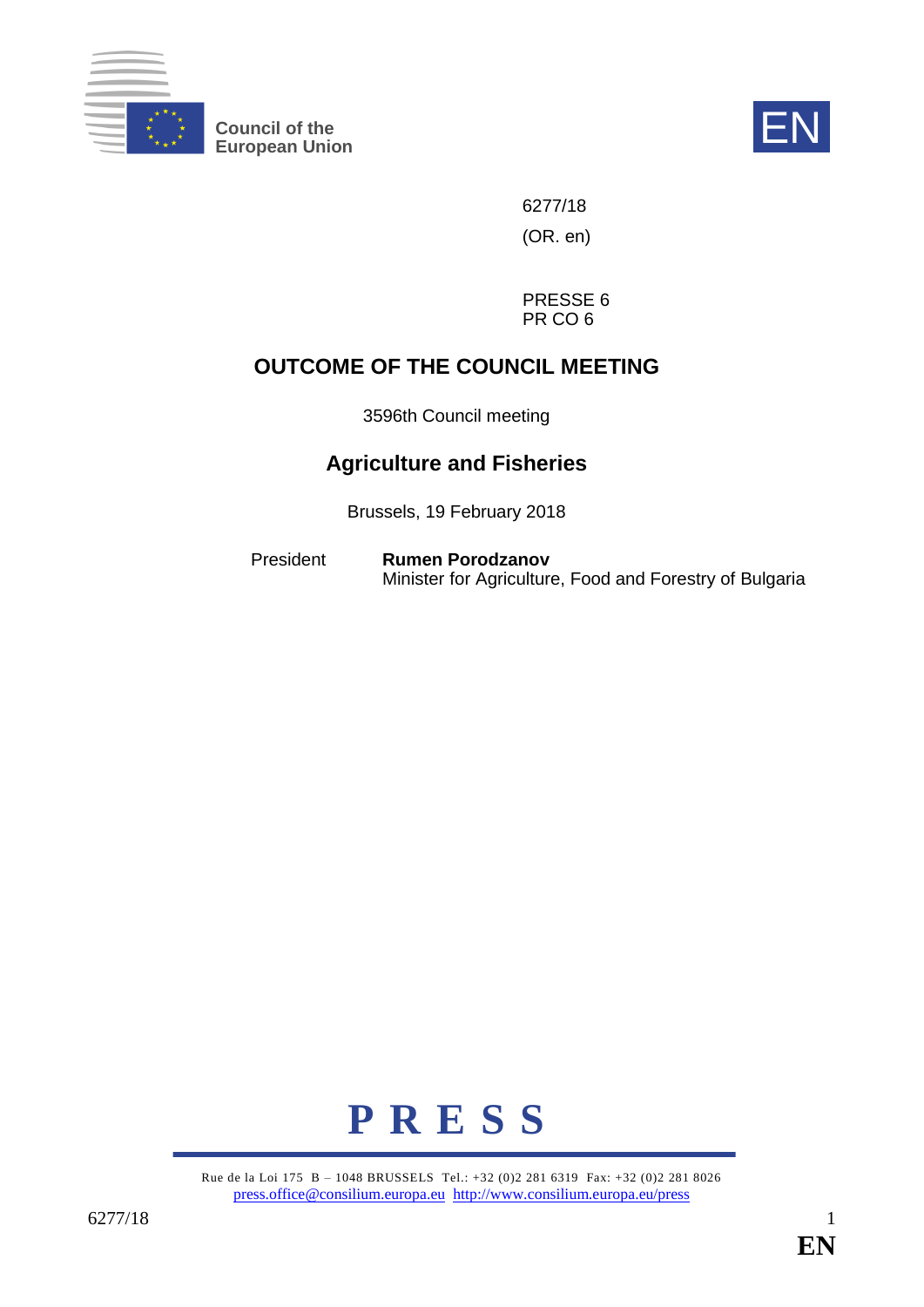# **CONTENTS<sup>1</sup>**

#### **ITEMS DEBATED**

| Communication from the Commission on "The Future of Food and Farming" / Future CAP3 |  |
|-------------------------------------------------------------------------------------|--|
|                                                                                     |  |
|                                                                                     |  |
|                                                                                     |  |
|                                                                                     |  |
|                                                                                     |  |
|                                                                                     |  |

#### **OTHER ITEMS APPROVED**

#### *AGRICULTURE AND FISHERIES*

| Fisheries partnership agreement: negotiations between the European Union and the Kingdom of Morocco  10 |  |
|---------------------------------------------------------------------------------------------------------|--|
| <b>TRANSPORT</b>                                                                                        |  |
|                                                                                                         |  |

– EU–Western Balkans Transport Community ........................................................................................................ [10](#page-9-2)

- Documents for which references are given in the text are available on the Council's internet site (http://www.consilium.europa.eu).
- Acts adopted with statements for the Council minutes which may be released to the public are indicated by an asterisk; these statements are available on the Council's internet site or may be obtained from the Press Office.

<sup>&</sup>lt;sup>1</sup> • Where declarations, conclusions or resolutions have been formally adopted by the Council, this is indicated in the heading for the item concerned and the text is placed between quotation marks.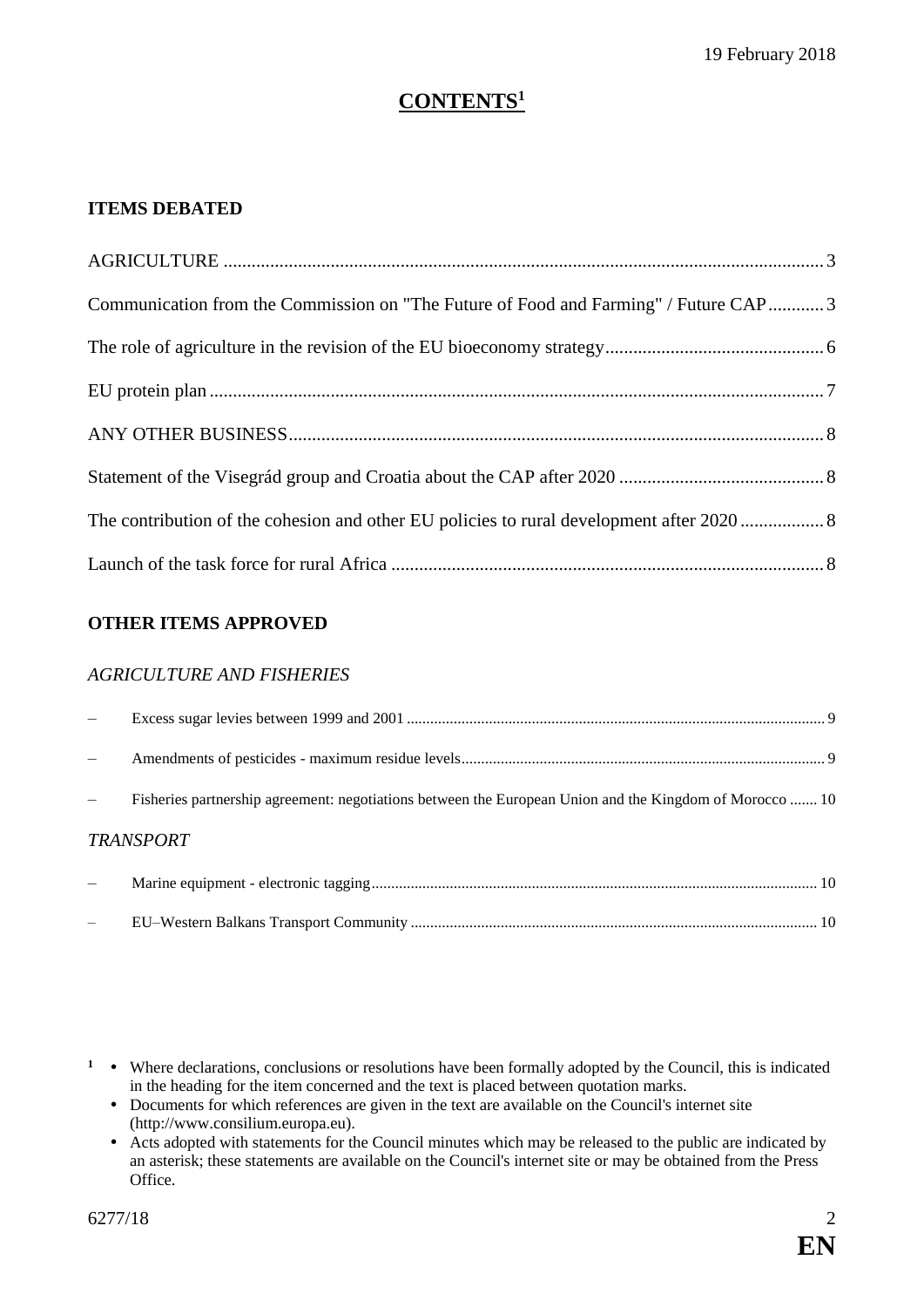#### **ITEMS DEBATED**

#### <span id="page-2-0"></span>**AGRICULTURE**

#### <span id="page-2-1"></span>**Communication from the Commission on "The Future of Food and Farming" / Future CAP**

The Council continued its discussions on the [communication on the future of food and farming,](http://data.consilium.europa.eu/doc/document/ST-14977-2017-INIT/en/pdf) which sets out the Commission's vision for the future Common Agricultural Policy (CAP) after 2020. During a public session, ministers exchanged views in particular on the direct support that the EU provides to European farmers, the environmental dimension of the CAP, and rural development, on the basis of the input provided by the Commission in a long presentation intended to clarify the ideas behind the Commission plans.

In the debate ministers stressed the importance of direct payments but considered that there was scope to improve their design by targeting them in a way which would allow to achieve a fairer and more effective outcome for farmers across the EU. To this end and in their view, support should be directed to genuine farmers by focusing on those who are actively farming to earn their living as well as on young farmers, small and medium sized farms, areas with natural constraints and regions lagging behind. Many ministers found it worth exploring mechanisms such as redistributive and digressive payments, as well as the capping of direct payments. They stressed that such mechanisms should remain voluntary with discretion left to member states.

The principle of equality between member states in the distribution of direct payments was widely considered as an important element of fairness. All relevant aspects should be taken into account.

Many ministers emphasised the importance of voluntary coupled support as an efficient tool to support sensitive sectors, in particular in the light of increasingly open markets and the conclusion of a series of free trade agreements. To better contribute to the CAP's objectives, some member states supported the extension of voluntary coupled support to further sectors and purposes, while others said that care should be taken to avoid any risk of distorting competition.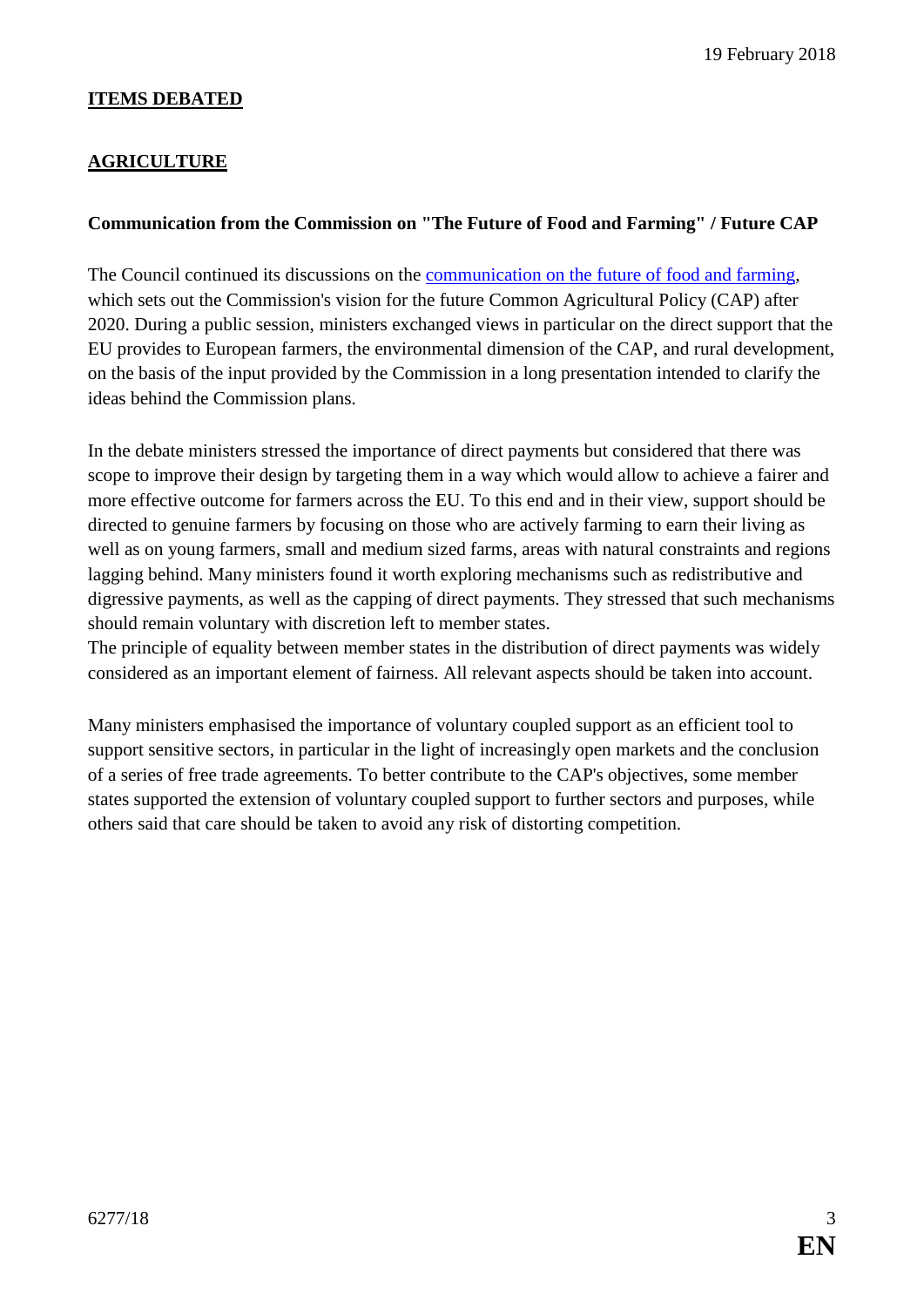Ministers highlighted the current contribution of farmers to the protection of the environment and the mitigation of climate change. They called for a higher environmental ambition of the CAP through common objectives to be set at EU level, without undermining the level-playing field. In their opinion farmers should receive appropriate incentives and be adequately rewarded for their provision of public goods. With regard to the proposed new conditionality, combining in one layer the cross compliance and greening, member states called for revising and streamlining the current requirements, particularly concerning greening. Member states shared the view that the environmental and climate measures envisaged under the second pillar should remain voluntary. They also stressed the synergy and the complementarity between the interventions funded by both pillars, avoiding duplication.

Many ministers supported a result-oriented delivery of the policy and called for simplification and reduction of administrative burden. In order to achieve that, the complexity of the current "green architecture" of the CAP should be significantly reduced. At the same time, member states and regions should enjoy greater flexibility in the design of measures to allow tailor-made solutions according to local specificities and needs.

Concerning rural development, ministers emphasised the need to maintain vital and resilient rural areas, in particular by creating jobs, promoting growth and favouring generational renewal in the farming sector. Many ministers stressed that rural development measures should aim at improving the conditions of rural regions as a whole, making them more attractive for living and offering more opportunities to young people. In their opinion, coordination and synergies with other EU policies and other structural funds are important for the integrated development of these areas. Most ministers pointed to the complexity of current rural development programmes, calling for a simpler programming in the future and a timely approval of the proposed CAP strategic plans by the Commission. EU rules related to rural development policy should be simplified and relevant legislation should be approved on time to allow member states to prepare their programming documents without delay.

Many ministers agreed on the crucial need to stimulate generational renewal in the agricultural sector by improving the current instruments available under both pillars of the CAP and enhancing their complementarity with other EU and national measures.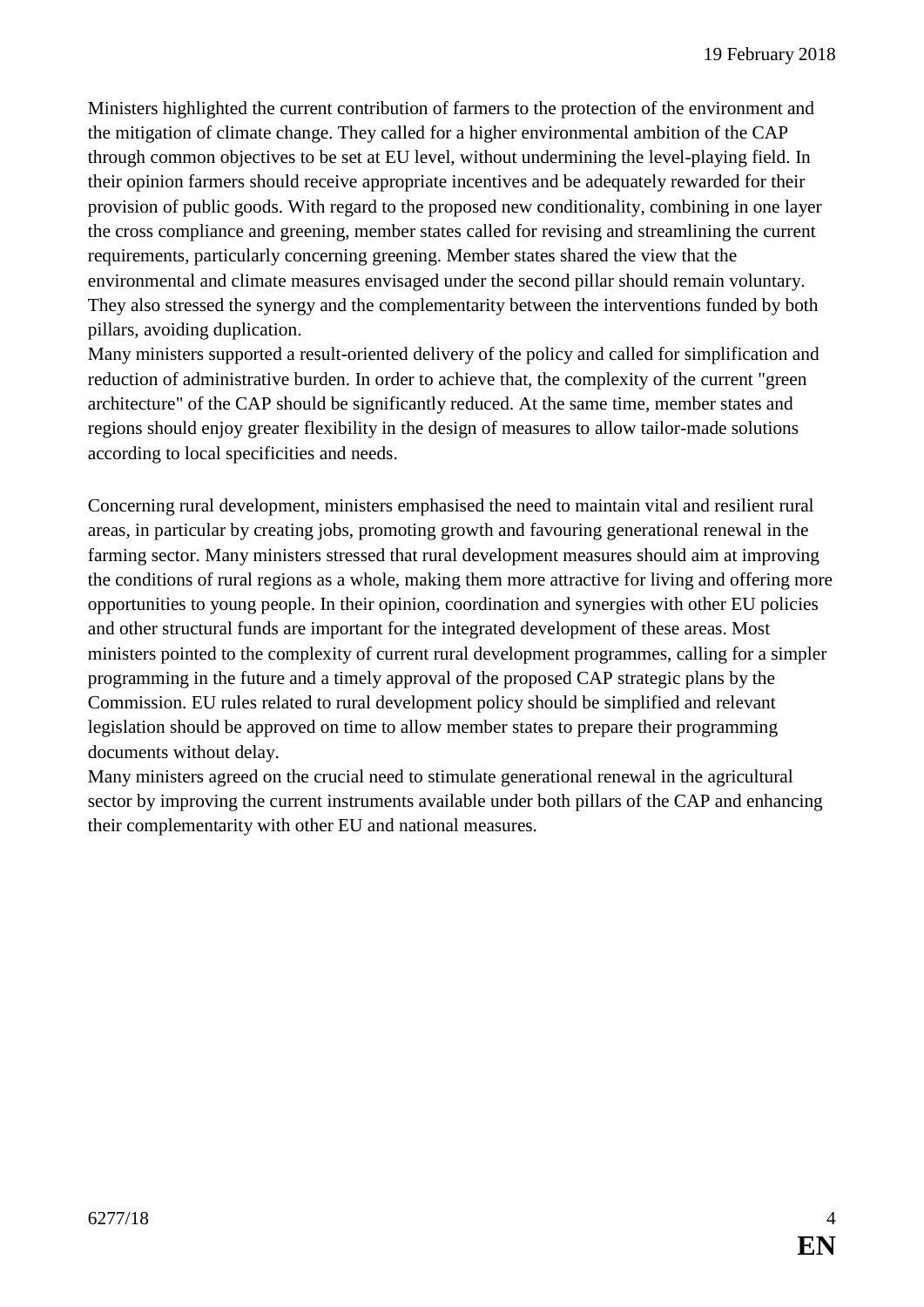The future of the CAP was discussed jointly with two any other business items on the statement of the Visegrád group and Croatia about the CAP after 2020 and the contribution of the cohesion and other EU policies to rural development after 2020.

The Commission communication on the future of food and farming was adopted on 29 November 2017 and presented to the Council at its meeting on 11 December 2017.

The communication puts marked emphasis on objectives such as fostering a smart and resilient agricultural sector, bolstering environmental care and climate action, and strengthening the social fabric of rural areas. In order to achieve these objectives and unleash the potential of the agricultural sector, the existing two-pillar structure is maintained but major changes are also proposed, such as an enhanced role for member states in drafting their own strategic plan and the scrapping of greening rules in order to take a more targeted, more ambitious yet flexible approach.

The Council already had the opportunity to debate various elements of the Communication such as CAP's added value, the key objectives to be set at EU level and the appropriate level of subsidiarity, at the January 2018 Council meeting.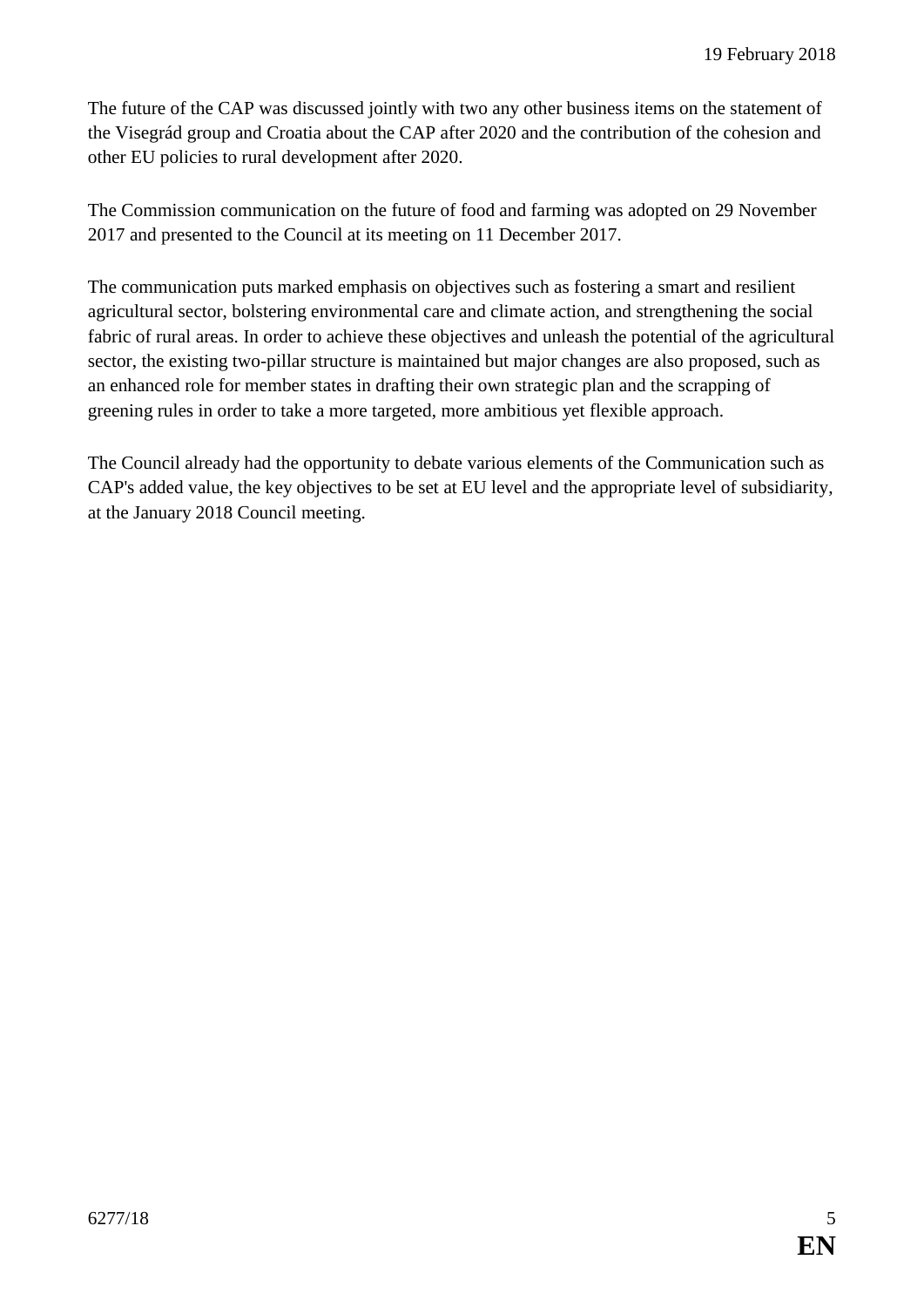#### <span id="page-5-0"></span>**The role of agriculture in the revision of the EU bioeconomy strategy**

The Council exchanged views on the role of agriculture in the revision of the 2012 EU bioeconomy strategy. Bioeconomy comprises those parts of the economy that use renewable biological resources from land and sea to produce value-added products such as food, feed, materials and energy.

In their interventions the Commission and ministers focused in particular on how EU and national policies can better support the development of a more sustainable and circular bioeconomy and enhance the benefits and opportunities for primary producers (farmers, foresters and fishermen).

Ministers welcomed the Commission plans to review the EU bioeconomy strategy and highlighted the importance of helping farmers and foresters reap the economic benefits that bioeconomy can bring. This could be done by better integrating them into the bioeconomy value chains.

Member states highlighted the fact that bioeconomy relates to many actors, areas and policies and should therefore be helped by a multidisciplinary, integrated policy approach that enhances the synergies across policies and sectors. Financial instruments and appropriate resources were mentioned as a tool to favour research and innovation, but several member states also stressed the importance of training, disseminating the results of research and of exchanging best practices, knowledge and ideas.

Some delegations were in favour of including actions related to bioeconomy into the discussions on the future of the CAP post 2020, but in general there was agreement on the fact that a lot is already done and can be done at national level.

In 2012 the Commission released an EU bioeconomy Strategy aimed "to pave the way to a more innovative, resource-efficient and competitive society that reconciles food security with the sustainable use of biotic renewable resources for industrial purposes, while ensuring environmental protection" and is planning to table a revision of it in the third quarter of 2018.

The outcome of the ministerial exchange of views will be included in a letter addressed to Commissioners Moedas and Hogan, as well as to the chair of the Competitiveness Council.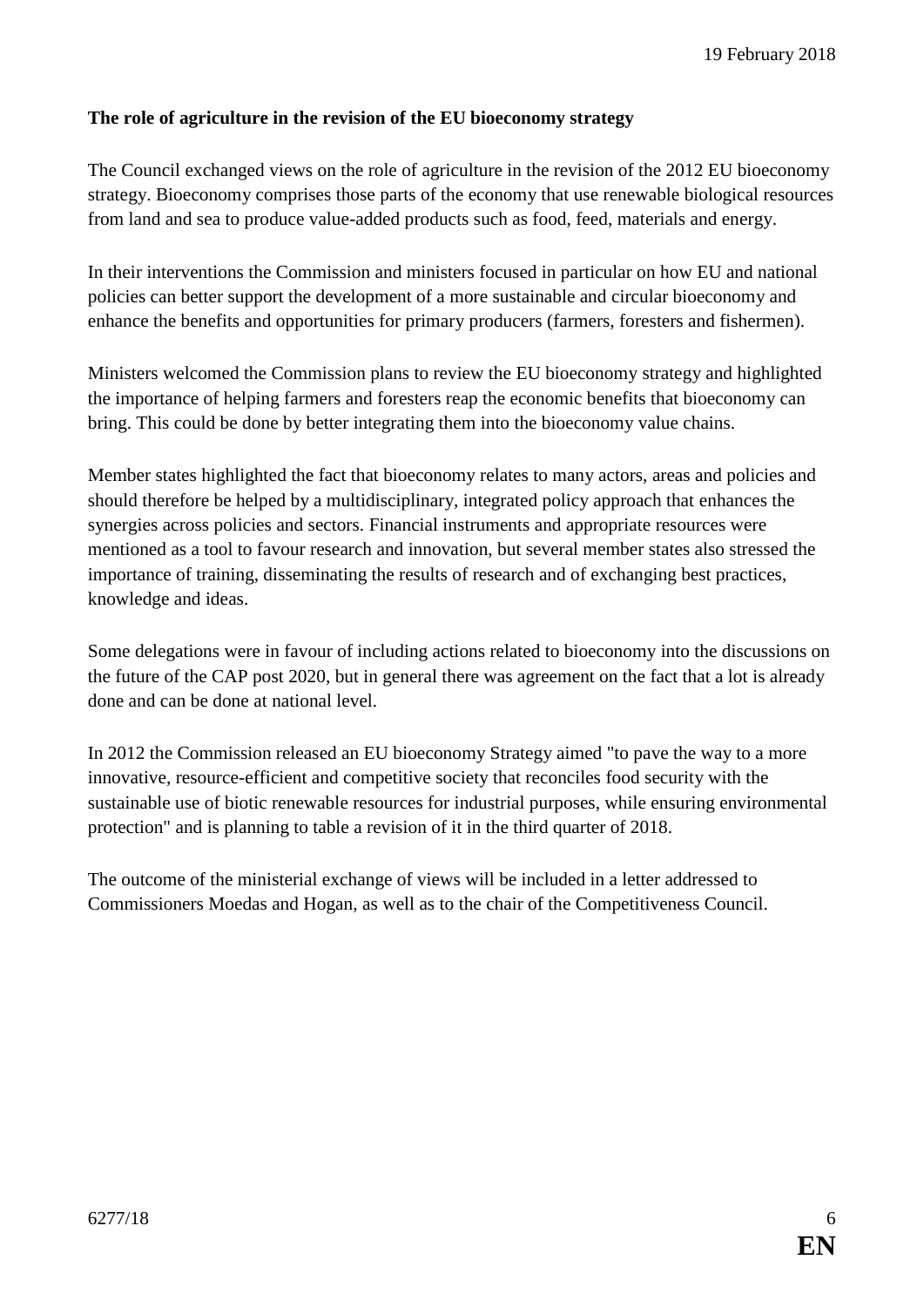#### <span id="page-6-0"></span>**EU protein plan**

The Commission updated the Council on its intentions for an EU protein plan to address the EU's significant and long-standing feed protein deficit. The plan, which is due to be published by the end of 2018, will focus on: research and innovation, agronomic challenges and the environmental benefits of protein crops, the development of supply/value chains and market potential for EU plant proteins in different market segments.

Ministers welcomed the Commission initiatives and underlined the importance of addressing the issue in a way that is compatible with the protection of environment and the fight against deforestation.

Some member states talked about the possibility of including economic incentives for protein plants within the future CAP rules and others mentioned the importance of retaining coupled support.

The Council had the opportunity to be informed about topics related to the EU protein plan last year, in particular about the 'EU soya declaration' signed by 13 member states on the initiative of Germany and Hungary in June 2017, and about the ministerial conference on "GMO free agriculture: a chance for rural development in Central and South Eastern Europe" in July 2017. This event was linked to the Danube Soya Initiative, which had been launched by Austria and is intended to create a strategic partnership for the production of GMO-free and organic soya in the Danube region.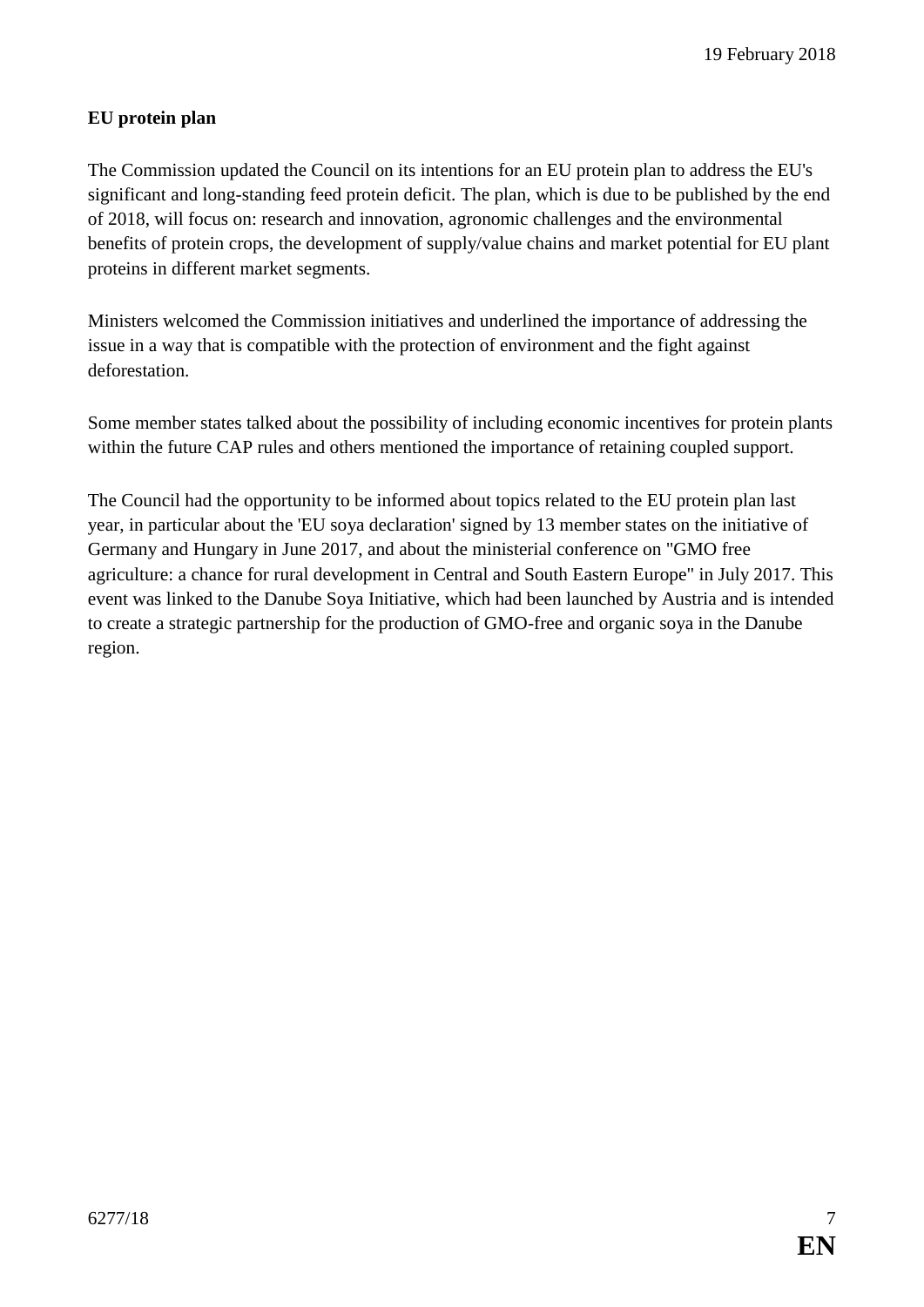## <span id="page-7-0"></span>**ANY OTHER BUSINESS**

#### <span id="page-7-1"></span>**Statement of the Visegrád group and Croatia about the CAP after 2020**

The Hungarian delegation presented the joint statement on the future CAP adopted by the Visegrád countries (Czech Republic, Poland, Hungary and Slovakia) and the Croatian minister of Agriculture on 25 January 2018 at a meeting organised by the Hungarian V4 Presidency in Budapest. In their joint statement the above mentioned member states agreed on major issues such as the need to have farmer friendly and simpler rules, to continue with a double pillar structure, SAPs payments and production driven aid and on the key role of investments in rural development.

This AoB point was discussed in the context of the exchange of views on the Communication on "The Future of Food and Farming" / Future CAP.

#### <span id="page-7-2"></span>**The contribution of the cohesion and other EU policies to rural development after 2020**

The Polish delegation drew the Council's attention to the importance of having a complementary approach of various EU policies, including the cohesion policy, in improving the development of rural areas after 2020.

This AoB point was discussed in the context of the exchange of views on the Communication on "The Future of Food and Farming" / Future CAP.

#### <span id="page-7-3"></span>**Launch of the task force for rural Africa**

The Commission informed the Council about the impending launch of a Commission task force for rural Africa ('TFRA'). This will consist of a group of experts that will assist the Commission with expertise, advice and possible recommendations in relation to strengthening the EU-Africa partnership in food and farming and in enhancing the role of the EU in African job-creating economic development in agriculture, agri-business and agro-industries. The initiative contributes to the implementation of the Valletta summit objectives of addressing the root causes of migration.

The delegations that took the floor supported the Commission initiative.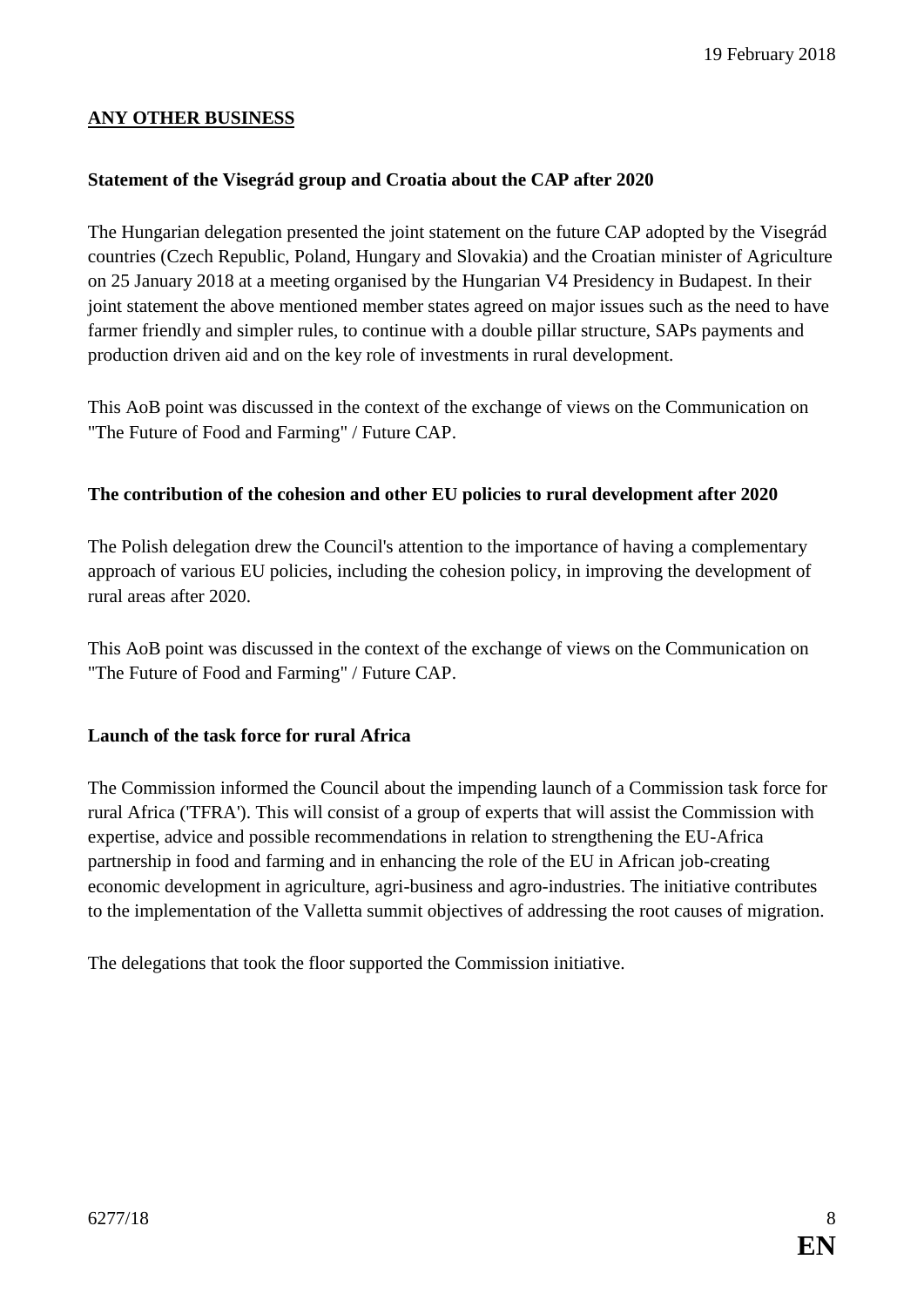#### **OTHER ITEMS APPROVED**

#### *AGRICULTURE AND FISHERIES*

#### <span id="page-8-0"></span>**Excess sugar levies between 1999 and 2001**

The Council decided on a recalculation of the sugar production levies for the years 1999/2000 and 2000/2001 to comply with a judgment of the European Court of Justice (ECJ) from February 2017, which ruled that the production levies for the sugar sector between 1999 and 2001 had been wrongly calculated, resulting in sugar producers being over-charged.

#### [Read full press release](http://www.consilium.europa.eu/en/press/press-releases/2018/02/19/sugar-sector-council-agrees-on-the-reimbursement-of-excess-levies-between-1999-and-2001/)

#### <span id="page-8-1"></span>**Amendments of pesticides - maximum residue levels**

The Council decided not to oppose the adoption of a Commission regulation amending Annexes II, III and IV to regulation (EC) No 396/2005 as regards maximum residue levels for abamectin, beer, fluopyram, fluxapyroxad, maleic hydrazide, mustard seeds powder and tefluthrin in or on certain products  $(\frac{5189}{18} + \text{ADD 1} + \text{ADD 2}).$ 

Regulation 396/2005 establishes the maximum quantities of pesticide residues permitted in products of animal or vegetable origin intended for human or animal consumption. These maximum residue levels (MRLs) include, on the one hand, MRLs which are specific to particular foodstuffs intended for human or animal consumption and, on the other, a general limit which applies where no specific MRL has been set. MRL applications are communicated to the European Food Safety Authority (EFSA) which issues a scientific opinion on each intended new MRL. Based on EFSA's opinion, the Commission proposes a regulation such as those listed above to establish a new MRL or to amend or remove an existing MRL and modifying the annexes of regulation 396/2005 accordingly.

The new Commission regulations implement a recent EFSA opinion highlighting the possible risks of the above-mentioned MRLs on consumers and animals.